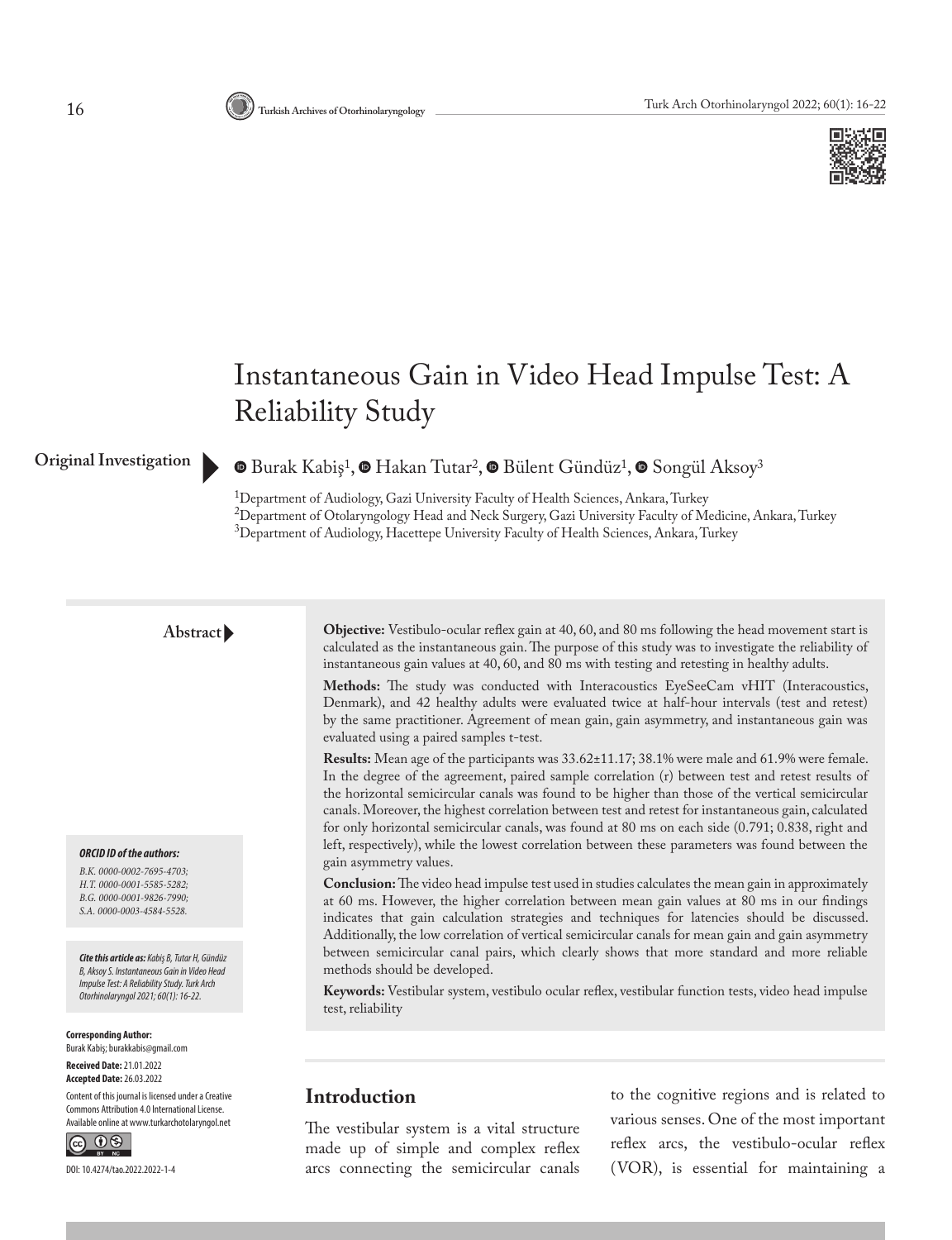stable gaze during head movement. It consists of a structure that extends from the semicircular canals (SSCs), which are stimulated by the head movement, to the vestibular nuclei, which is a junction point in the brainstem, and to the extra ocular muscles and the oculomotor nuclei (1, 2). VOR is one of the several emerging structures of ocular responses, occurring about 100 seconds after the initiation of the head movement. VOR latency is the shortest time defined for the entire development of VOR in humans, which is 70–80 ms. The gain of the SSCs, the asymmetry between SSC pairs, and the gain-latency relationship of the SSCs are almost all assessed by the video head impulse test (vHIT), which has already been referenced in both clinical practice and in the literature (3, 4).

vHIT is a clinical test that evaluates the dynamic function of six SSCs to detect peripheral vestibular impairments. The clinician performs a high acceleration head rotation in the yawn plane of each SSC while the patient's eyes are fixed on a target. With a compact, light, and high-speed digital camera, vHIT measurements are taken to record eye movements. The camera, which is designed to not slip during head movements, is placed at the supraorbital level tightly around the eyes. Infrared light is cast onto the eyes and the image of the pupilla is projected onto the camera via a mirror. The inertia measuring device, which consists of a two-dimensional gyroscope and a three-dimensional accelerometer mounted on the goggles, measures the head speed (5, 6). Assessment parameters include the gain value for each SSC (main gain: MG), the gain difference between each pair of SSCs (gain asymmetry: GA), and gain values at 40, 60, and 80 ms of horizontal SSCs (instantaneous VOR gain: INSG), which is only a parameter for the device used in this study. Figure 1 shows the above-mentioned parameters on the interface screen. The device estimates the MG of each SSC administered in around 60 ms, indicating that the head movement has reached its maximal point at this time, according to the computation method. Furthermore, unlike the caloric test, the GA between SSCs shows the difference or directional preponderance of gain between horizontal SSC pairs, and gives this information for vertical SSC (7, 8).

vHIT is widely used in vestibular clinics, although despite its benefits, the method's reliability is highly controversial due to various factors such as examiner experience, fitting of goggles, the testing environment, and distance and size of the target point. Furthermore, it should be emphasized that the EyeSeeCam device accepts a gain of about 60 ms during VOR gain and presenting this number as the MG value of horizontal SSCs reduces the test's reliability.

The primary aim of our study was to investigate the reliability of instantaneous gain values at 40, 60 and 80 ms by test and retest method in healthy adults. The secondary aim was to investigate the reliability of the main VOR gain and VOR

gain asymmetries of horizontal and vertical SSCs in healthy adults.

# **Methods**

#### **Participants**

A total of 42 participants (16 males, 26 females) with a mean age of 33.62±11.17 years and a range of 18–55 years were recruited for the study (Table 1). All were healthy adults with no complaints of hearing, no history of any vestibular problems or surgical operations, and no complaints of dizziness or vertigo. The study was carried out at Gazi University's Hearing, Speech, Voice, and Balance Center. Individuals that accepted to participate in the study signed a written consent form. The study was conducted in accordance with the ethical standards of the Helsinki Declaration of 1975. The study was approved by the Human Ethics Committee of Clinical Research of Gazi University Ethics Committee with protocol number 73633 (date: 28/05/2015).

| Table1. Demographics                                                                         |           |    |               |                            |  |  |
|----------------------------------------------------------------------------------------------|-----------|----|---------------|----------------------------|--|--|
|                                                                                              |           |    |               |                            |  |  |
| Participants                                                                                 |           | n  | $\frac{0}{0}$ | $Age(\overline{x} \pm SD)$ |  |  |
| Gender                                                                                       |           | 42 | 100.00%       | $33.62 \pm 11.17$          |  |  |
|                                                                                              | F         | 26 | 61.9%         | $33.42 \pm 12.30$          |  |  |
|                                                                                              | М         | 16 | 38.1%         | $33.94 \pm 9.33$           |  |  |
|                                                                                              | $18 - 30$ | 19 | 45.24%        | $23.47 \pm 3.48$           |  |  |
|                                                                                              | $31 - 45$ | 15 | 35.71%        | $37.27 + 4.07$             |  |  |
| Age groups                                                                                   | $46 - 55$ | 8  | 19.05%        | $50.88 \pm 3.44$           |  |  |
| n: Number of participants, F: Female, M: Male, $\overline{x}$ : Mean, SD: Standard deviation |           |    |               |                            |  |  |

#### **Test Procedure**

The test was done with the EyeSeeCam vHIT (Interacoustics, Denmark). The device consists of 40-gram goggles with a flexible, bendable frame which is secured to the head with an elastic strap, a mono ocular camera which can be switched between the right and left sides of the glasses. In our study, the camera was placed on the right side of the goggles. There is also a laser mounted at the center of the goggles. A USB 2.0 cable connects the camera to the computer for data transfer. Each participant was asked to sit in an upright position at a distance of 150 cm from a target on the wall. The device was calibrated before each test, according to the manufacturer's guidelines (9).

Testing consisted of three sections: Lateral (Horizontal vHIT: HvHIT) for assessing horizontal SSCs (HSSC); RALP (Right Anterior SSC and Left Posterior SSC); and LARP (Left Anterior SSC and Right Posterior SSC) for assessing vertical SSCs (Vertical vHIT: VvHIT). The examiner stood behind the participant, placed hands on the participant's chin, and delivered randomized (duration and direction) 20 head impulses to the right and left sides (15°) in the plane of the horizontal SSCs (head flexed 30°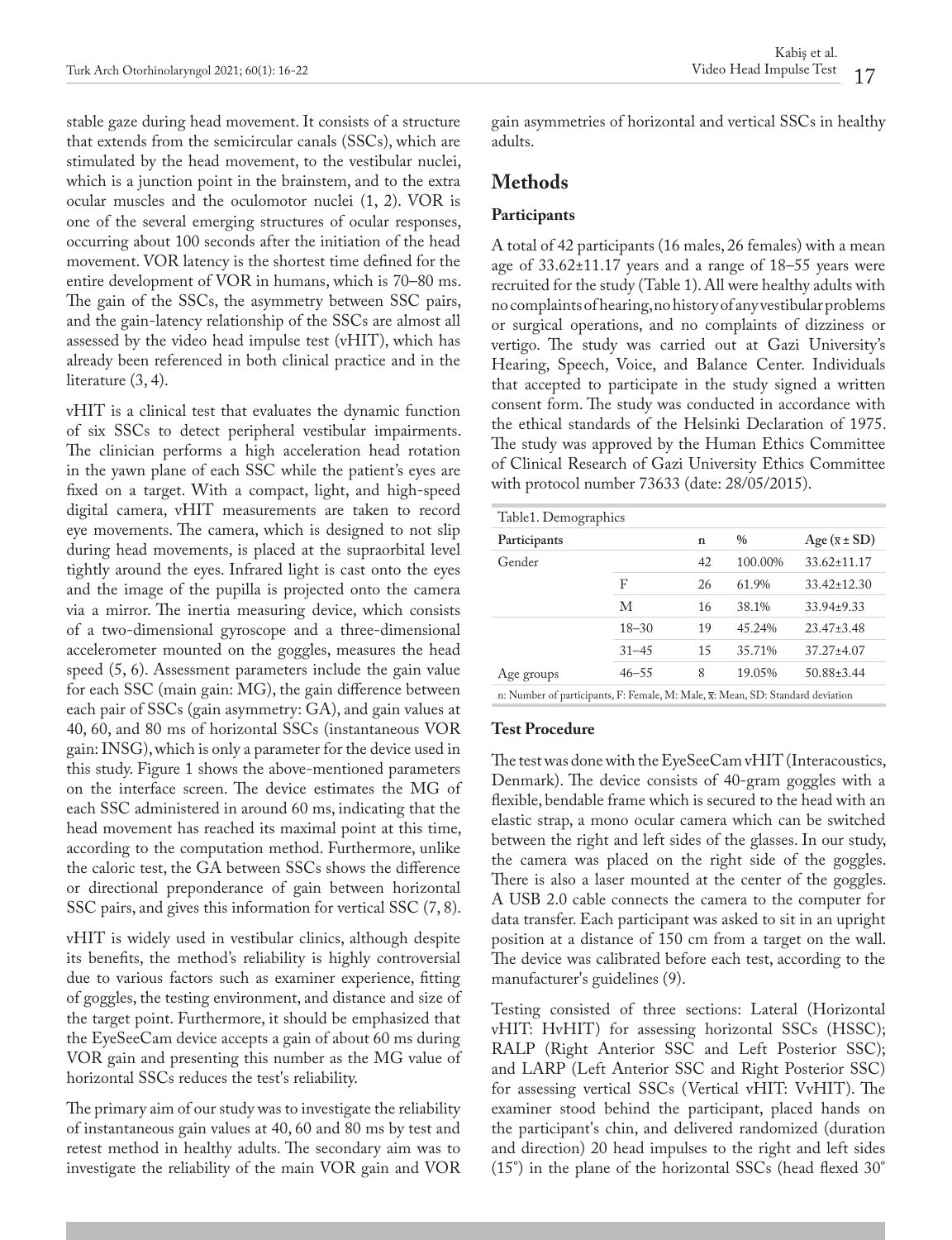

**Figure 1.** Interface of the vHIT software. INSG of the right and left HSSC at 40, 60, and 80 ms are shown by the left and middle black circles, and mean gain and gain asymmetry between the right and left HSSC are shown by the upper right black circle. vHIT: Video head impulse test, INSG: Instantaneous gain, HSSC:

Horizontal semicircular canal

and eyes fixed) in HvHIT. In VvHIT, participant's head was rotated 40–45 degrees to the right of the fixation point and asked to fix their gaze on the fixation point in this position to test the LARP pair of SSC. The left anterior SSC (LA-SSC) is activated in forward diagonal head movements (a head pitch forward), whereas the right posterior SSC (RP-SSC) is activated in backward diagonal head movements (a head pitch backward) (a head pitch back). Similarly, in the RALP test, the participant was asked to fix their gaze on the target while the head was rotated 40–45 degrees to the left. While forward diagonal head movements activate the right anterior SSC (RA-SSC), backward diagonal head movement activate the left posterior SSC (LP-SSC). The same clinician performed a total of 120 head thrusts to each participant, with 20 for each SSC according to the manufacturer's specifications; i.e., head acceleration had to exceed 1,000/ sec2, peak angular head velocity had to be reached within the first 150 ms after initiation of head impulse and must exceed 70°/s, and the maximum difference between eye and head velocity before onset of the head impulse does not exceed 20°/s (9). Retesting was done 30 minutes after testing, using the exact same method.

#### **Statistical Analysis**

IBM SPSS version 22 was used to analyze the data (IBM Corp, Armonk, NY, USA). Figures (histograms and probability graphs) and analytical methods (Kolmogorov– Smirnov/Shapiro–Wilk tests) were used to assess the normality of the data distribution. The categorical variables were shown as percentage (%), whereas the continuous variables were shown as mean  $(\overline{x})$  and standard deviations (SD). The differences among demographic categories such as gender and age were analyzed using the student's t-test and the one-way ANOVA test. Furthermore, the paired

samples t-test was used to analyze whether there was 0.05 significant difference between the test and retest results, and the paired samples correlations value (r) value was computed to investigate the association between repeated tests.

#### **Results**

The mean age of the 42 (38.1% male, %61.9 female) adult participants was 33.62 years. To evaluate the age effect, participants were divided into three age groups of 18–30 years, 31–45 years, and 46–55 years. Demographic details of the participants are given in Table 1.

#### **Mean Gain and Gain Asymmetry**

The values for MG and GA in HvHIT ranged between 0.76–1.20 and 0%–8%, respectively, in test and retest. In VvHIT, ASSC and PSSC MG values were 0.77–1.35 and 0.76–1.29, respectively, and the asymmetry between ASSCs and PSSCs were between 0% and 12%. In HvHIT minimum and maximum INSG values were 0.77–1.87, 0.77–1.45, and 0.64–1.27, respectively, at 40, 60, and 80 ms. The values of the gain parameters of the SSCs in test and retest are shown in Table 2.

| <b>Table 2.</b> The gain parameter values for SSCs in test and retest |        |                            |                           |                                  |                 |  |
|-----------------------------------------------------------------------|--------|----------------------------|---------------------------|----------------------------------|-----------------|--|
| <b>SSCs</b>                                                           |        | Test                       |                           | Retest                           |                 |  |
| MG<br>$\overline{x}$ ± SD                                             |        | GA.<br>$\overline{x}$ ± SD | MG<br>$\overline{x}$ ± SD | <b>GA</b><br>$\overline{x}$ ± SD |                 |  |
| Horizontal                                                            | R-HSSC | $0.96 \pm 0.10$            | $0.03 \pm 0.03$           | $0.96 \pm 0.09$                  | $0.03 \pm 0.02$ |  |
|                                                                       | L-HSSC | $1.00 \pm 0.10$            |                           | $0.99\pm0.10$                    |                 |  |
| RALP                                                                  | RA-SSC | $0.96 \pm 0.13$            | $0.03 \pm 0.02$           | $0.95 \pm 0.11$                  | $0.03 \pm 0.02$ |  |
|                                                                       | LP-SSC | $0.95 \pm 0.11$            |                           | $0.98\pm0.11$                    |                 |  |
| LARP                                                                  | LA-SSC | $1.03 \pm 0.16$            | $0.03 \pm 0.01$           | $0.95 \pm 0.18$                  | $0.03 \pm 0.02$ |  |
|                                                                       | RP-SSC | $1.03 \pm 0.14$            |                           | $0.97\pm0.20$                    |                 |  |
|                                                                       |        |                            |                           |                                  |                 |  |

GA values were shown in decimal numbers. These numbers can also be presented as the mean (e.g., 0.03=3%).

SSCs: Semicircular canals, MG: Mean gain, GA: Gain asymmetry, RA-SSC: Right anterior semicircular canal, LP-SSC: Left posterior semicircular canals, LA-SSC: Left anterior semicircular canal, RP-SSC: Right posterior semicircular canal, R-HSSC: Right horizontal semicircular canal, L-HSSC: Left horizontal semicircular canal,  $\overline{x}$ : Mean, SD: Standard deviation, RALP: Right anterior-left posterior, LARP: Left anterior-right posterior

In the one-way ANOVA test of two sections, there was no statistically significant difference in MG, INSG, and GA values according to age groups (p>0.05). Only R-HSSC in MG for the two sections exhibited a statistically significant difference by gender (p<0.05) in the student's t-test, although no statistically significant difference was found in others  $(p>0.05)$ .

There was no statistically significant difference between anterior and posterior SSCs and the two sides (p>0.05), but there was a statistically significant difference between the VSSCs and the HSSCs ( $p<0.05$ ). The p values of differences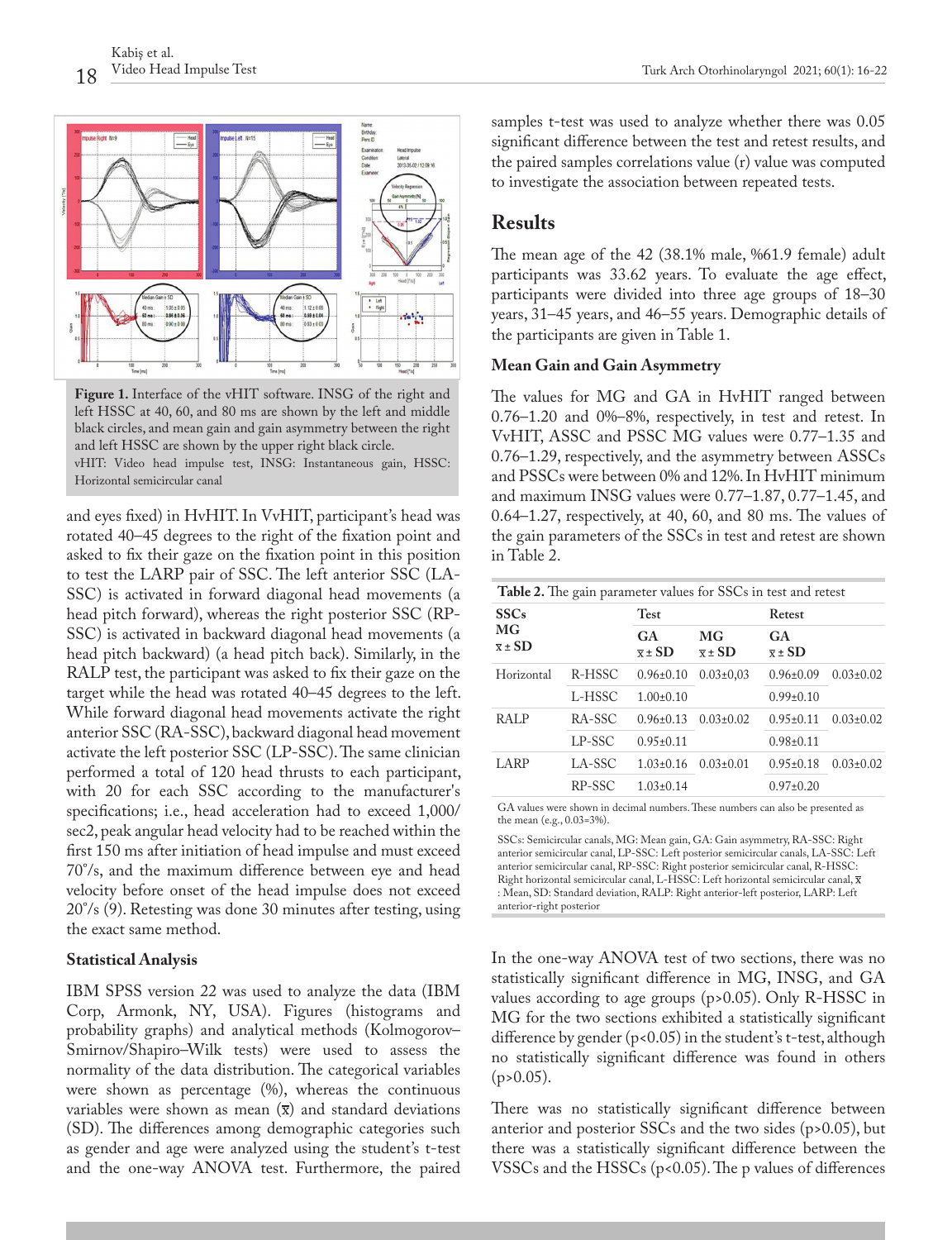between the SSCs as found in the paired sample t-test are shown in Table 3.

| Table 3. P-values of the student's t-test for the pairwise |  |
|------------------------------------------------------------|--|
| comparisons of the semicircular canals                     |  |

| P-value |           | R-HSSC L-HSSC RA-SSC LP-SSC LA- |           |           | <b>SSC</b> | <b>RP-SSC</b> |
|---------|-----------|---------------------------------|-----------|-----------|------------|---------------|
| R-HSSC  | 1.000     | 0.212                           | $0.001**$ | $0.008**$ | $0.018*$   | $0.002**$     |
| L-HSSC  | 0.212     | 1.000                           | $0.006**$ | $0.001**$ | $0.003**$  | $0.001**$     |
| RA-SSC  | $0.001**$ | $0.006**$                       | 1.000     | 0.531     | 0.233      | 0.401         |
| LP-SSC  | $0.008**$ | $0.001**$                       | 0.531     | 1.000     | 0.226      | 0.301         |
| LA-SSC  | $0.018*$  | $0.003**$                       | 0.233     | 0.226     | 1.000      | 0.839         |
| RP-SSC  | $0.002**$ | $0.001**$                       | 0.401     | 0.301     | 0.839      | 1.000         |

p<0.05:\*; p<0.01:\*\*; Statistically significant, R-SSC: Right semicircular canal, L-SSC: Left semicircular canal, RA-SSC: Right anterior semicircular canal, LP-SSC: Left posterior semicircular canals, LA-SSC: Left anterior semicircular canal, RP-SSC: Right posterior semicircular canal, R-HSSC: Right horizontal semicircular canal, L-HSSC: Left horizontal semicircular canal

#### **Reliability Analysis**

For each SSC, t and r correlation values were computed for the reliability analysis of the vHIT parameters between test and retest. t and r values between MG and GA of horizontal and vertical SSCs are detailed in Table 4. According to the results, the r value between horizontal SSC measurements was greater than that between vertical canals, and the agreement of the right horizontal SSC was slightly higher than that of the left horizontal SSC. In the case of GA, all canal pairs with the same plane had low r values. All of the r values were statistically significant  $(p<0.05)$ .

The INSG relevant to horizontal SSCs is only shown in the gain parameters of the EyeSeeCam device used in this study, but it is not available for vertical SSCs. Figure. 2 illustrates the r value of INSG at 40, 60, and 80 ms of the right and left horizontal SSCs in a scatterplot graph with two variances. According to the graph, the most statistically significant agreement (right, left; r: 0.791; 0.838, respectively) was found at 80 ms ( $p$ <0.01). Also, the lowest correlation on each side was found at 40 ms, and the r value at 60 ms was higher than the 40 ms values. Furthermore, there were no statistically significant differences between test and retest measures of any semicircular canals (p>0.05).

#### **Discussion**

vHIT, with its capacity to assess six SSC functions, is a valuable and effective method in the diagnosis, evaluation, and rehabilitation of peripheral vestibular disorders such as labyrinthitis and neuronitis (10, 11). There are many recent studies in the literature that have assessed hearing loss and the effects of medication on the semicircular canals with vHIT (12, 13). VOR is generated by the eye moving at the same speed as the head but in the opposite direction during a head movement to gaze at an object, and the ratio of eye

speed to head velocity is called gain and is "1" in healthy people (14, 15). Normative studies, on the other hand, indicate that the gain between 0.7 and 0.8, and anything less is regarded abnormal (16). Having studied only HCCSs in their study, Bansal and Sinha (17) reported MG to be about 0.96. In their review of the literature, Alhabib and Saliba (18) reported the minimum gain value as 0.79 on using EyeSeeCam vHIT system. In our study, MG values for L-HSSC were found as 1.00±0.10 and 0.96±0.10 for R-HSSC. As a result, physiologically normal responses were symmetrical responses and gain values close toone. Although a controversial subject, there are very few normative and

**Table 4.** Paired samples t-test and paired samples correlations value (r)

| Paired sample t-test        |             |           | r         | t        | $p^*$ |
|-----------------------------|-------------|-----------|-----------|----------|-------|
|                             |             | R-HSSC    | $0.810**$ | $-0.309$ | >0.05 |
| <b>HSSC</b><br>L-HSSC<br>GA |             | $0.759**$ | 1.486     | >0.05    |       |
|                             |             | $0.450**$ | 2.387     | >0.05    |       |
|                             |             |           |           |          |       |
|                             | <b>RALP</b> | RA-SSC    | $0.768**$ | 1.029    | >0.05 |
| <b>VSSC</b>                 |             | LP-SSC    | $0.624**$ | $-1.921$ | >0.05 |
|                             |             | GA        | $0.235*$  | 0.047    | >0.05 |
|                             | LARP        | LA-SSC    | $0.511**$ | 1.156    | >0.05 |
|                             |             | RP-SSC    | $0.599**$ | 1.012    | >0.05 |
|                             |             | <b>GA</b> | $0.466**$ | $-0.397$ | >0.05 |
|                             |             |           |           |          |       |

p<0.05=\*, p<0.01=\*\*, r: Paired samples correlation value, vHIT: Video head impulse test, GA: Gain asymmetry, RA-SSC: Right anterior semicircular canal, LP-SSC: Left posterior semicircular canals, LA-SSC: Left anterior semicircular canal, RP-SSC: Right posterior semicircular canal, RALP: Right anterior-left posterior, LARP: Left anterior-right posterior p#: Paired sample t-test



**Figure 2.** For test and retest, scatter plot graphs of INSG values at 40, 60, and 80 ms on the right and left sides. The right side is represented by red circle, and the left side by blue cross. p<0.05=\*, p<0.01=\*\*, r: Paired sample correlation value, INSG: Instantaneous gain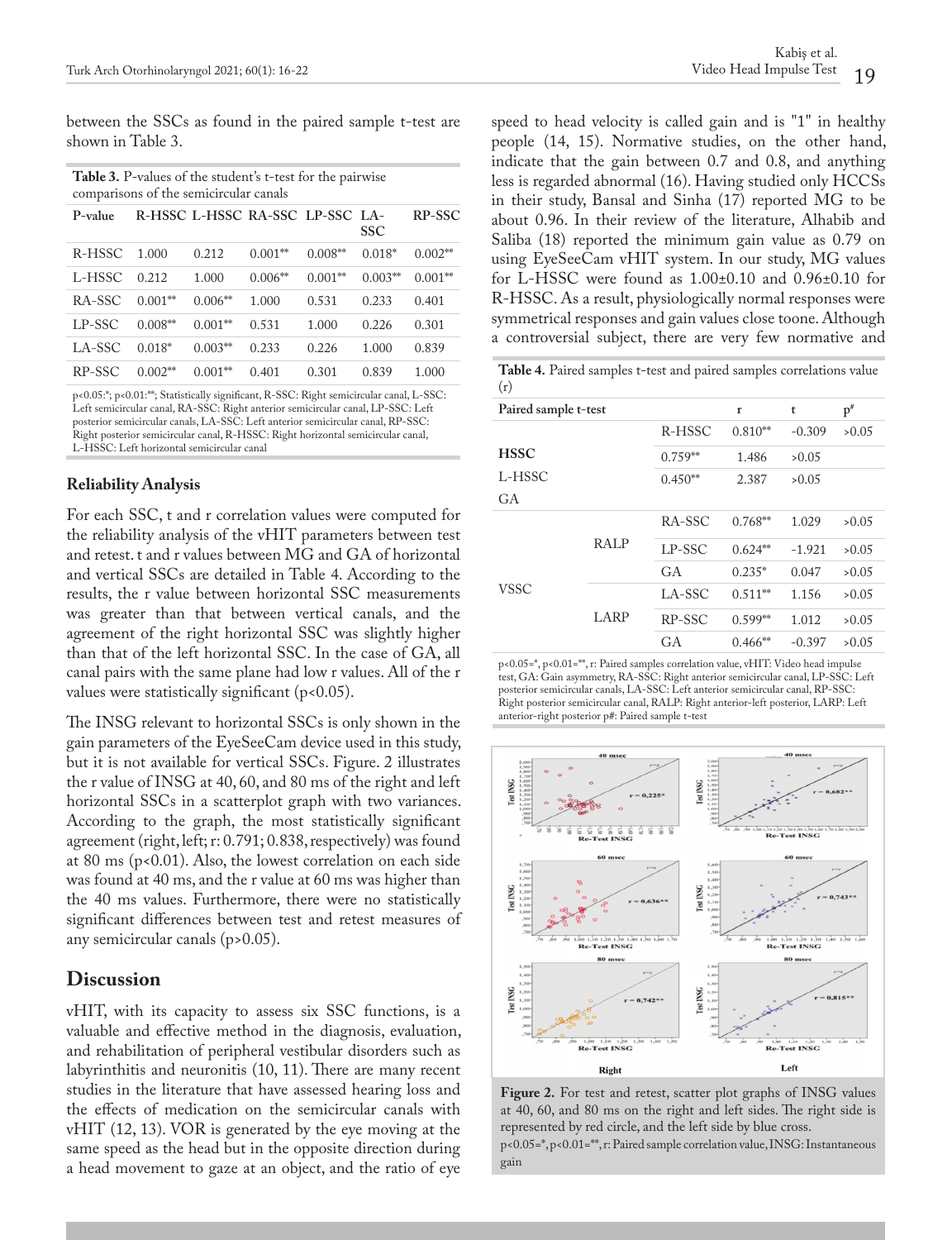reliability studies on VSSCs. Bansal and Sinha (17) reported the MG of the VSSC to be 0.87 on the average. The average VOR gain for all VSSCs in our study was 0.99, which is consistent with the literature and physiologically similar to our HSSC results.

INSG (instantaneous gain) is a gain parameter available by Interacoustics EyeSeeCam vHIT only for HSSC. There are few studies on this subject, and no reliability studies have been reported. Janky et al. (19) reported MG values of 0.91, 0.97, and 1.01 at 40, 60, and 80 ms, respectively, and indicated that gain increased with time. In contrast to this, INSG values in our study were 1.14, 1.01, and 0.89, respectively. As a result, unlike the referred study, we found that gain had reduced as latency increased. Mossman et al. (20) only investigating the VOR values at 60 and 80 ms, found the highest and lowest gain values to be 0.76–1.18 and 0.65–1.17, respectively. In our study these values were 0.77–1.45 and 0.70–1.25, respectively.

There are numerous studies that compared the caloric test in healthy individuals and patients, but how vHIT should be used and interpreted are still a matter of discussion. Some studies focus on the benefits of the caloric test, while others highlight the benefits of vHIT (21-24). According to these studies, the most essential advantage of vHIT is the rapid stimulation of the six semicircular canals, yet the caloric test has a greater reliability than vHIT. Singh et al. (25) reported a significant relation in intraclass correlation coefficient values (ICC) of 0.76, 0.86, and 0.77 for HSSCs, A-SSCs, and P-SSCs, respectively. Macdougall et al. (26) found a statistically significant correlation between the scleral coil measuring method and VvHIT in their patient group, with r=0.98. Although there was a statistically significant and strong agreement for HSSCs on the right and left sides,  $r=0.810$  and 0.759, respectively ( $p<0.01$ ), statistically significant correlation was found for VSSCs, RA, LP, LA, and RP-SSC, respectively, r=0.718, 0.624, 0.511, 0.599. The most crucial reason why VSSC demonstrated a worse correlation than HSSCs was assumed to be related to the practitioner's reliability and patient compliance during the test. According to Abrahamsen et al. (27), the effects of the inter-examiner were greater than the effects of the intraexaminer in one test system, but the opposite was true in another. Another factor which contributed to the difference in the correlation was the difficulty of holding the goggles in place during head movement. Suh et al. (28) reported that, the tightness of the strap of the googles affected VOR gains, therefore the strap should be tightened to at least 45 cm/Hg. In our study, our approach was to make sure that the goggles were positioned comfortably on the participants' heads since the device for measuring tightness was not included in the test equipment.

Finally, we believe that using the head movement technique in horizontal semicircular canals is easier than in vertical semicircular canals, and that the head movement angle may be easily altered.

As previously stated, 40, 60, and 80 ms gain values for HSSCs are calculated only on EyeSeeCam while INSG-related head movement continues. The value is computed by generating a regression of the head and eye speeds in these ms, and the device outputs a gain of about 60 ms as MG. There are only a few reports on this topic in the literature. Jacobsen et al. (29) compared the instantaneous gain values to the average gain value and evaluated its repeatability in a study with 60 patients without a vestibular history. According to the authors, the standard deviation of the VOR gain reported at 40 ms was significant, and while it was statistically different from the average gain value, there was no statistical difference at 60 and 80 ms. This study differs from ours in terms of statistical analysis and findings. We found that the correlation findings at 80 ms were slightly better than those at 40 and 60 ms, as well as the HSSC MG correlation findings (Table 4 and Figure 2). As a result, the reliability of the MG parameter produced by this device at 60 ms is controversial.

The caloric test, like the vHIT, calculates asymmetry between pairs of HSSCs. vHIT, on the other hand, calculates GA between pairs of VSSCs in addition to HSSCs.

According to Yang et al. (30), the mean GA of HSSCs was about 2.4, with a minimum value of zero and a maximum value of seven. The mean GA for HSSCs in our study was around 3% [minimum (min)–maximum (max): 0%–8%], while the mean GA for VSSCs was three (min-max: 0%– 12%). As a result, it is clear that these findings are consistent with the literature. There are only few studies on the GA values of vertical SSC pairs and the GA reliability of all SSC pairs. Our study revealed that the correlation between GA values was lower than the correlation between MG values (Table 4). We believe that this could be due to the result of the MG-affecting aspects mentioned before. MG can also be affected by the distance and the size of the target. According to Judge et al. (31), gain increases as the target size increases, and it declines as the target distance decreases. In our study, measurements were taken using the manufacturer's recommended distance (150 cm) and target point types.

We believe that our study will contribute to the literature on this topic as GA is a diagnostic criterion, especially in patients with unilateral VOR insufficiency, and important in rehabilitation follow-up of patients with vestibular dysfunction.

Vestibular hypofunction can be revealed by corrective saccades (11). vHIT can be used to measure the frequency, amplitude, and latency of saccades, and several studies have been conducted on this topic. In their study with 25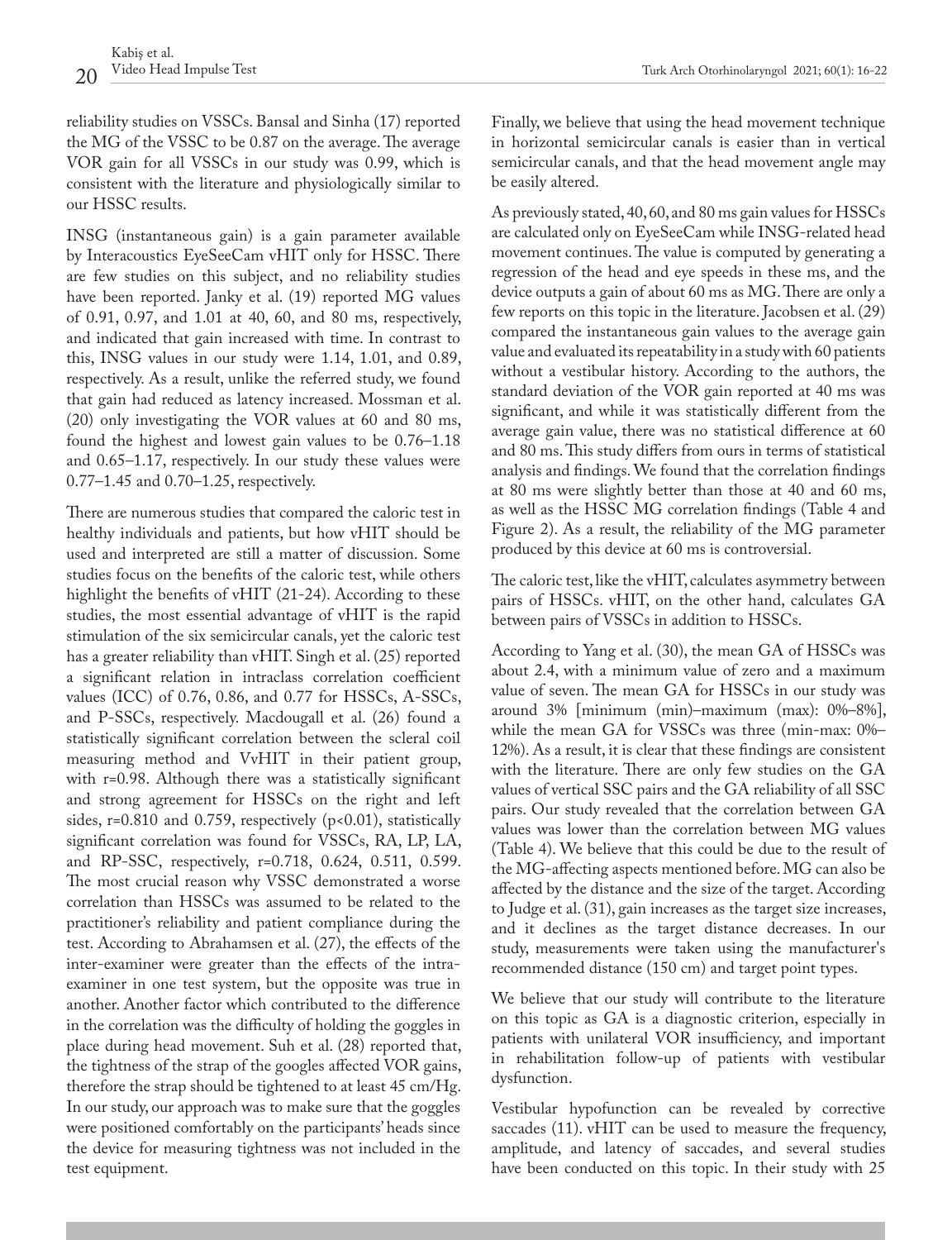participants who had undergone cochlear implant surgery, Korsager et al. (32), using EyeSeeCam vHIT, concluded that the occurrence of saccades, not the gain value, should be used to evaluate vHIT outcomes. Janky et al. (33) reported that corrective saccade frequency analysis provided good diagnosis accuracy in 49 patients with bilateral and unilateral vestibular abnormalities, with an 81.9% agreement rate on repeated measures. The reliability of VOR gains was assessed in healthy adults at three separate times (40, 60, and 80 ms) in our study, with varying accuracy findings at each period. We expect that studying the diagnostic accuracy of instantaneous gain values in various vestibular diseases will make a substantial contribution to the literature.

There is clear evidence that the degradation of primary efferent nerves and vestibular cells is associated with ageing. Each semicircular canal in a healthy young adult has a significant number of receptor cells. However, it has been demonstrated that the number of these receptor cells reduce with age (34). McGarvie et al. (15) and Mossman et al. (20) found that MG decreased with age in the function of horizontal semicircular canals, but that this decrease was not statistically significant. To evaluate the effect of age on VOR gain, we divided the participants into three age groups (Table 1). No statistically significant differences were found among these three age groups.

# **Conclusion**

In our study we examined INSG and gain values of VOR. In the literature, there are just a few studies on this topic. The gain at 80 ms was significantly higher than the gains at 40 and 60 ms. Because the device accepts the main VOR gain value at 40 and 60 ms, measurement inconsistency is likely. Furthermore, in terms of agreement, VOR gain values in vertical canals were lower than horizontal canals in our study. The agreement between the RALP and LARP test phases, which are evaluated in the vertical canals, is a subject of controversy. Different strategies should be devised to improve the vertical evaluation's reliability. Finally, the results of the presented study can be used as a norm in vestibular clinics and studies.

**Ethics Committee Approval:** The procedure was approved by the Human Ethics Gazi University Committee of Clinical Research (protocol number: 73633, date: 28/05/2015).

**Informed Consent:** Individuals that accepted to participate in the study signed a written consent form.

**Peer-review:** Externally peer-reviewed.

#### **Authorship Contributions**

Concept: B.K., H.T., B.G., Design: B.K., H.T., B.G., Supervision: H.T., B.G., Data Collection and/or Processing: B.K., Analysis and/or Interpretation: B.K., H.T., B.G., S.A.,

Literature Search: B.K., S.A., Writing: B.K., Critical Review: B.G., S.A.

**Conflict of Interest:** The authors have no conflicts of interest to declare.

**Financial Disclosure:** The authors declared that this study has received no financial support.

#### **Main Points**

- We report the findings of the study on the reliability of instantaneous gain.
- The gain at 80 milliseconds was found to be more reliable than the gains at 40 and 60 milliseconds.
- The gain asymmetry between semisircular canal pairs and the normative values of the gain for all semicircular canals were reported.
- VOR gains in horizontal semicircular canals were shown to be more reliable than VOR gains in vertical semicircular canals.
- The findings indicate that standard vHIT implementation methods should be developed.

## **References**

- 1. Angelaki DE, Cullen KE. Vestibular system: the many facets of a multimodal sense. Ann Rev Neurosci 2008; 31: 125-50. [\[Crossref \]](https://doi.org/10.1146/annurev.neuro.31.060407.125555)
- 2. Cullen KE. Physiology of central pathways. Furman JM, Lempert T, editors. Handbook of clinical neurology, vol 137. USA: Else vier; 2016.p.17-40. [Crossref ]
- 3. Herdman SJ, Clendaniel R. Vestibular rehabilitation. 4th edition. Philadelphia: FA Davis; 2014. [[Crossref \]](https://www.worldcat.org/title/vestibular-rehabilitation/oclc/885123823)
- 4. Akyıldız AN. Kulak Hastalıkları ve Mikrocerrahisi I. Ankara: Bilimsel Tıp Yayınevi; 1998.p.103-16. [Crossref ]
- 5. Gellman RS, Carl JR, Miles FA. Short latency ocular-following responses in man. Vis Neurosci 1990; 5: 107-22. [[Crossref](https://doi.org/10.1017/s0952523800000158) ]
- 6. Halmagyi GM, Chen L, MacDougall HG, Weber KP, McGarvie LA, Curthoys IS. The video head impulse test. Front Neurol 2017;208. doi: 10.3389/fneur.2017.00258 [[Crossref](https://doi.org/10.3389/fneur.2017.00258) ]
- 7. Zhang Y, Chen S, Zhong Z, Chen L, Wu Y, Zhao G, et al. [Preliminary application of video head impulse test in the diagnosis of vertigo]. Lin Chung Er Bi Yan Hou Tou Jing Wai Ke Za Zhi 2015; 29: 1053-8. [[Crossref \]](https://pubmed.ncbi.nlm.nih.gov/26513989/)
- 8. Collewijn H, Smeets JB. Early components of the human vestibuloocular response to head rotation: latency and gain. Neurophysiol 2000; 84; 376-89. [[Crossref](https://doi.org/10.1152/jn.2000.84.1.376) ]
- 9. Video Head Impulse Test Clinical Manual. Available from: https:// www.interacoustics.com/balance/software/eyeseecam (Accessed on 01.03.2022). [\[Crossref \]](https://www.interacoustics.com/balance/software/eyeseecam)
- 10. Weber KP, MacDougall HG, Halmagyi GM, Curthoys IS. Impulsive testing of semicircular-canal function using videooculography. Ann N Y Acad Sci 2009; 1164: 486-91. [\[Crossref \]](https://doi.org/10.1111/j.1749-6632.2008.03730.x)